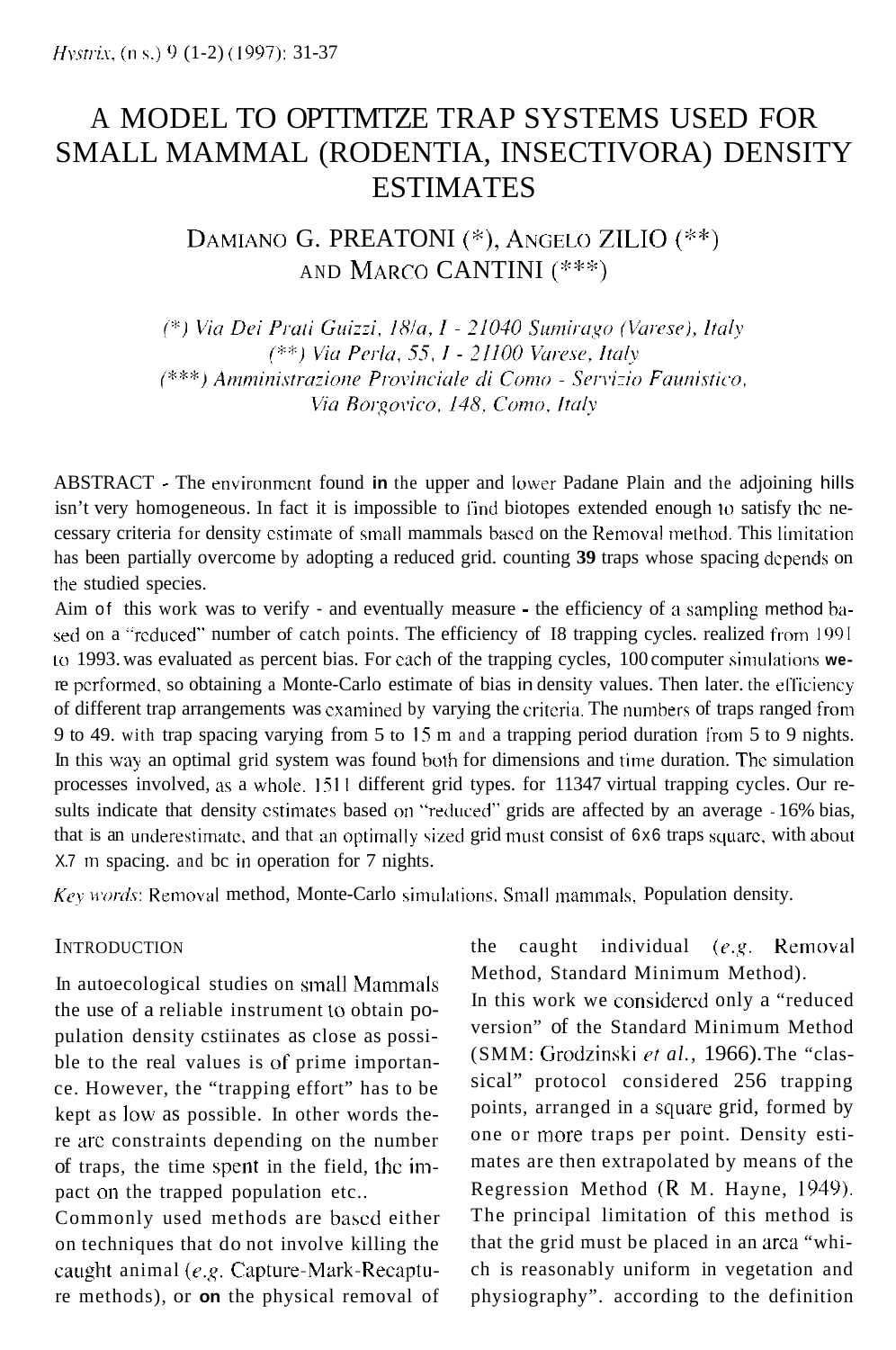given in McLulich (1951). Unfortunately, in many cases it is really difficult to satisfy this rule. In fact. identifying biotopes which are spread out enough to allow a 256 traps grid and which satisfy homogeneity constraints is not easy. Attempts to validate a reduccdsize trapping system were carried out in the early  $70's$ , for instance by Pelikan  $(1971)$ and Myllymäki et al. (1971). 'These works showed how "small quadrats" were possible only for certain species. A "gcneral purpose" trapping system based on small grids was not found. The trcnd among researchers has been to use reduced-size grids, like the one proposed by Montgomery (1981), or the one outlined by Cantini and Cameron ( 1989).

Shortening grid dimensions implies a reduction of the total catch probahiljty, which is related to the trapping effort. i.e. '' the number of traps used per the number of nights". In brief, the sample obtaincd might be less representative than the one obtained with the original SMM 256-trap grid.

So, the aspects which need verification in such "reduced" trapping systems are thus the reliability of the density estimates obtained and the overall applicability of time **and**  space reduced trap systems.

These tasks werc carried out by use of coinputer simulations. performed after a careful analysis of the trapping process **011** which a model was formulated. The algorithmical model was based on a representation of the events (Robertson *et al.*, 1991; Farmer and Kycroft. **I991**).

The 49-traps reduced system reliability has hccn evaluatcd by 18 sinidations based *on*  real data collected in the field. The efficiency of the trap system was evaluatcd in terms of percent rclative bias of the estirnate, as proposed by Manly (1970). An exhaustive dcscription of this method as an efficiency estimator can be found in Smith *cr U/.* (1971).

Those results allowed us to try and estimate the efficiency of different-sized grids, in order- to find an optimal grid size. For this purpose. we considered grid geometries which ranged from  $3$  to  $7$  traps per side. including rectangular arrangements. and trap spacing from 5 to 15 m. The time of activation of the grid varied from *5* to *9* nights.

# MATERIAL AND METHODS

Let us define  $C_g$  as the number of catches for each day *(daily catches)*, and  $C_e$  as the number of individuals caught up to the preceding day *(cxmrtlr//ii~c ~zfchs).* **N** individuals will be present inside the grid area. During each of thc **d**  nights of trapping.  $C_{\varrho(d)}$  individuals will be caught. If we assume that the probability of catching an individual does not vary and that of migratory phenomena are absent. for each consecutive night a decreasing number of individuals will be caught. 'That is to say,  $C_{g(d+1)}$  will decrease when **d** increases. until it will reach a zero value. the day D, when all individual have been removed.

l'he cumulative catches calculated for a day **i** is:

$$
C_{c(i)} = \sum_{d=0}^{d=i-1} Cg(i) - [1]
$$

The above hypotheses means that we will have an increasing trend for  $C<sub>c</sub>$  and a decreasing one for  $C_g$ . Furthermore. if we consider the trapping effort which is related to the number of traps used and to the probability of caplure for an individual as being constants. then the removal rate of the individuals l'rom the grid area will dso be constant. We may hypothesize then that  $C_c$ and  $C_g$  are in linear dependence. with  $C_g$  as the independent variable. A model of this is expressed by the cqualion

$$
Cg_{(i)} = a + b C_{(i)}
$$
 [2].

where **a** stands fur the number of individuals caught on the first night of trapping, and **b** is the removal rate.

If  $C_{\alpha}$  values have a decreasing trcnd. a linear regression will zive estimates for **a** and **b** valucs. It is clear that, given the model's hypotheses. the **b** value must he less than zero. The intersection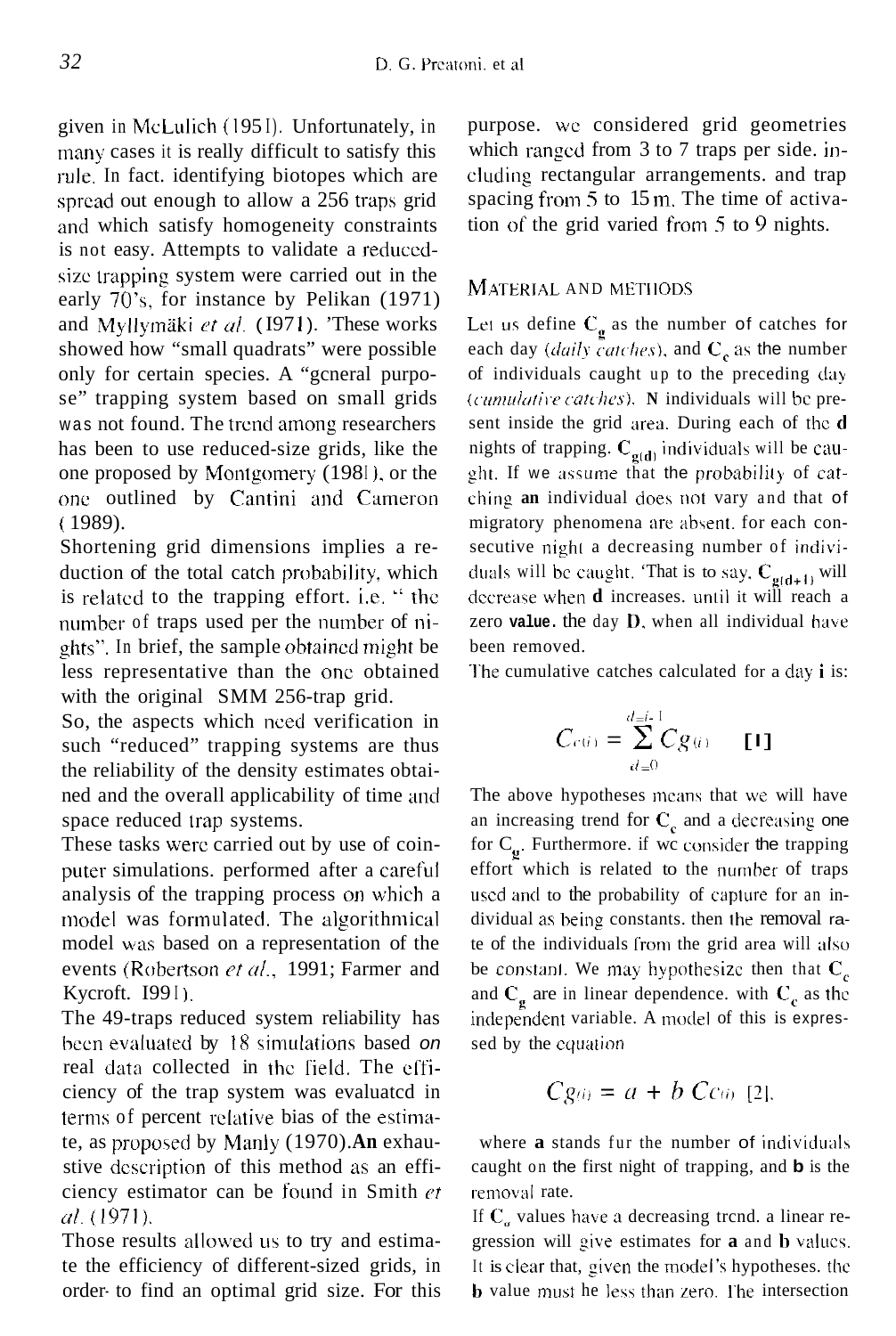between the regression line and the  $C_c$  axis. that is the "zero caught" point, will give an estimate of the number of individuals **N,** present in the area, that is

$$
N_e = -\frac{b}{a} \quad [b < 0] \quad \text{[3]}.
$$

The standard error of  $N_e$  can be evaluated by using the standard parameters estimate techniques for a type I1 regression (Sokal and Rohlf. 1981).

In order to obtain a density estimate. it is nccessary to correct the grid surface area A<sub>orid</sub> by adding a border: for instance using the Arbitrary Border Zone Method (Smith et al., 1971). whereby it is assumed that **a** border width is equal to half thc trap spacing. This will yield

$$
A_{tot} = A_{grid} + 4l\frac{i}{2} + \pi + \left(\frac{i}{2}\right) \qquad [4],
$$

**in** which **I** is the distance between two traps (trap spacing).

It is then possible to obtain a density estimate. not considering the fact that different species have been caught.

The model relativc to the dynamics of a trapping cycle has heen translated into a computer program; the flow-chart of this program is represented in Fig. 1. System parameters arc:

avcrage population density  $\pm$  SE;

avcrage home range radius  $\pm$  SE:

grid side lengths, expressed as number of traps;



Figure 1 - Flow-chart of the model used in the simulation process.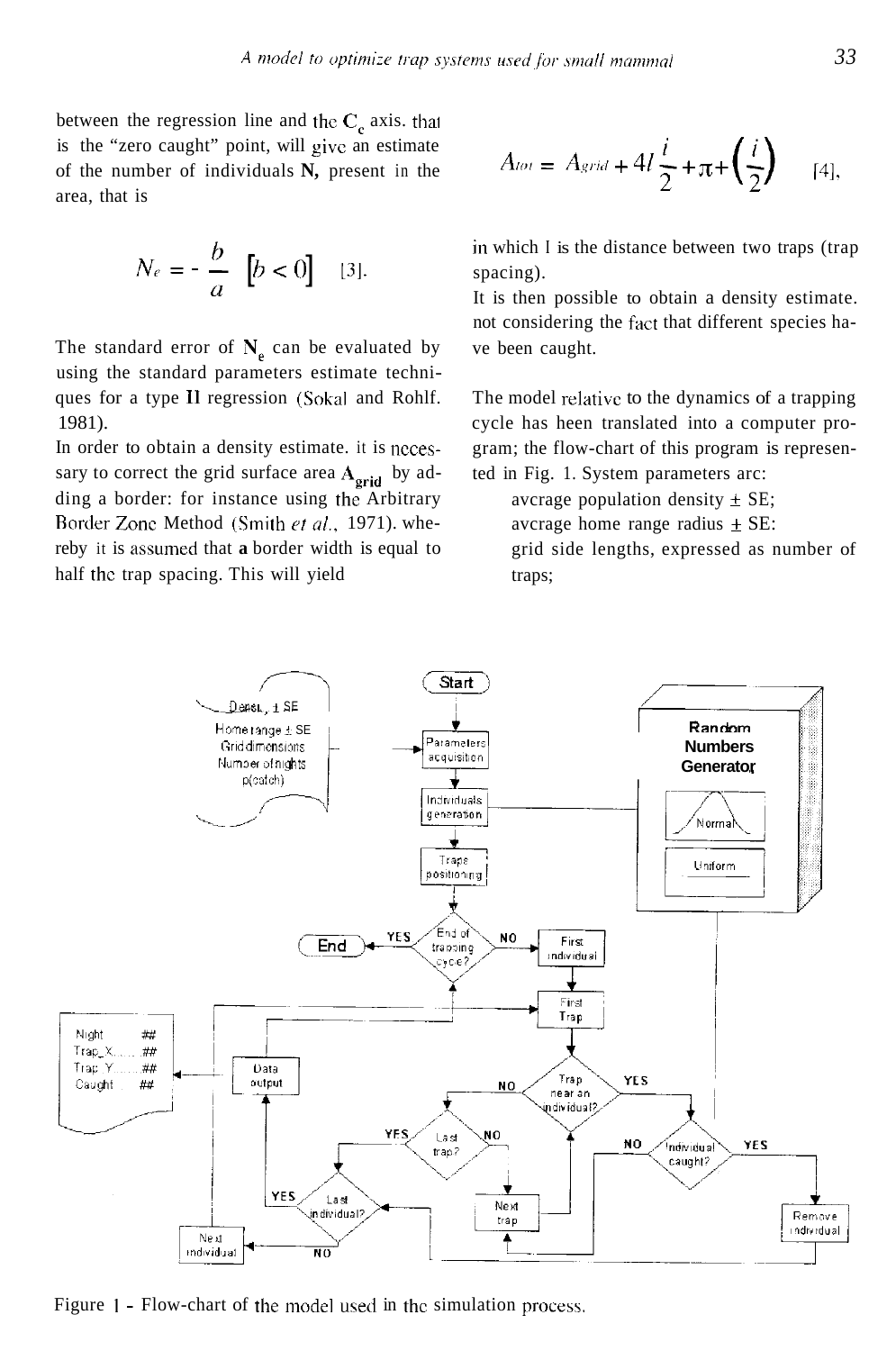trap spacing in meters; average probability of being caught for an individual (from 1 to 100).

The program may be executed in batch mode, in order to generate large quantities of data.

Furthermore, due to the quantity of data produced. the program itself performs all the calculations needed to obtain as a result the bias cstimate.

Starting from an average population density, a normally distributed density can be randomly generated by considering an area 10 times greater than the grid area, to obtain an homogeneous distribution of the "borderers", that is the individuals immediately outside the grid area. A position in space **is** then assigned to each individual, by computing a pair of Cartesian coordinates randomly generated with an uniform distribution. In the same way a home range radius can be assigned. In this case radii are generated with a normal distribution.

For a number of nights which is equal to the specified value the program "catches" individuals by checking for each of them the presence of at least one trap within the home-range limit. If this is true, then the probability of being caught has to be evaluated. If the generated value is under the imposed average probability of being caught, then that animal is "caught" and "removed". The trap, for that "night" won't catch any more.

Those partial results are then used for "Regression Method" calculations. and to yield a bias estimate

$$
B = \left[\frac{\mathbf{N} - \mathbf{N}_{\mathrm{e}}}{N} \bullet 100\right] \quad [5].
$$

where **N** is the density value imposed on the program, and **N,** is estimated by the Regression Method. Negative values of **R** indicate an underestimate, and positive values an overestimate. By repeating a single simulation **100** times an average bias estimate can be obtained using Monte-Carlo techniques.

#### **RESULTS**

A first series of simulations, performed using data derived from field, gave us an estimate of the biases that affect densities obtained by reduced SMM grids. The results can be seen in Table 1. The average bias is a 16.01% underestimate of the "true" population density.

A second series of simulations regarding the dimensions of the grid (width, length, trap spacing and number of nights) produced, on



b

Figure 2 - Frequency distribution of the biases measured on different kinds of grids. Abscissas shows **absolute value** of bias. Notice that there are cases in which estimated density was even eight times higher than real density.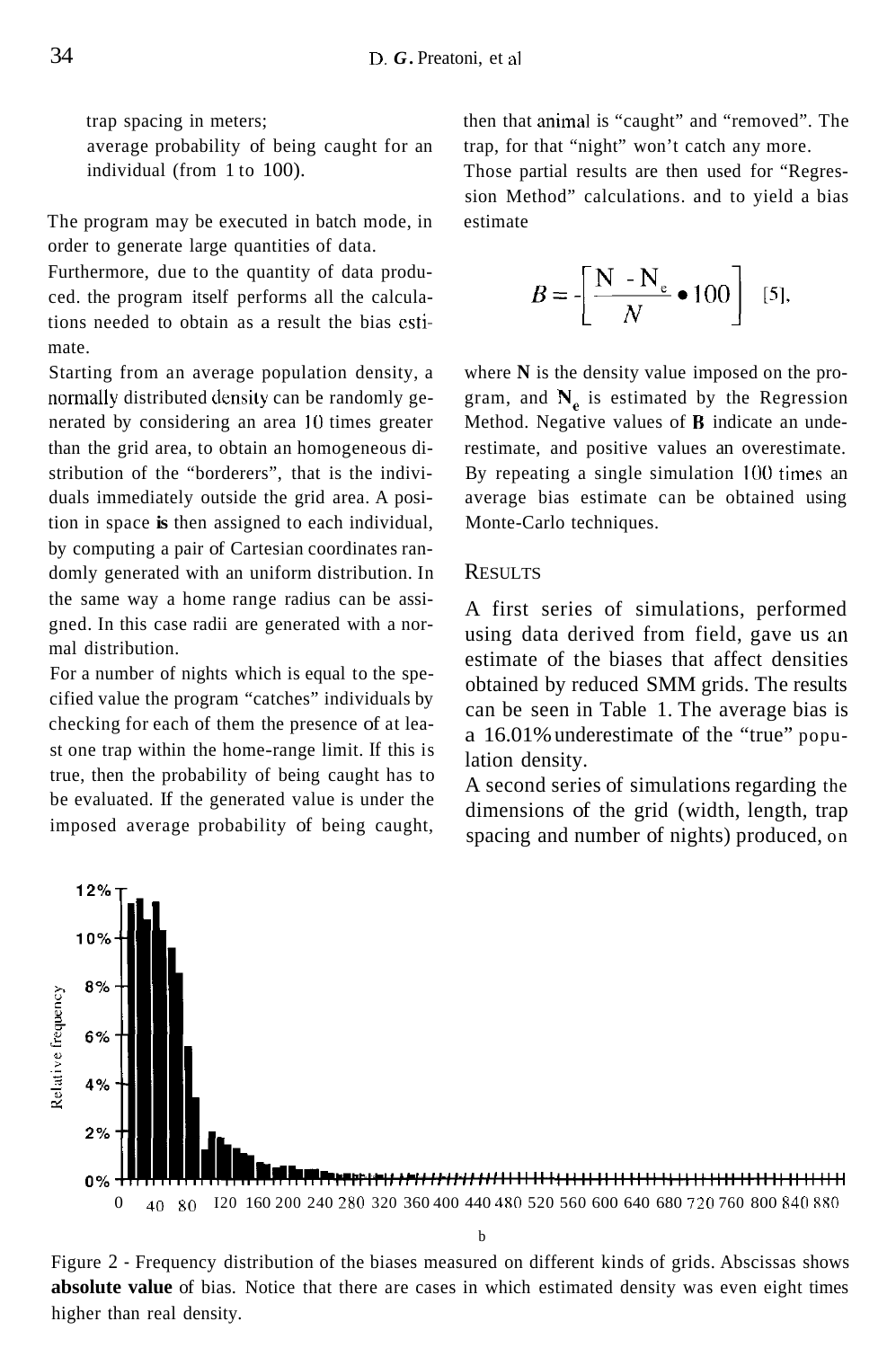| Simulation      | <b>Expected Density</b> | Density estimate | <b>Bias</b>                  |
|-----------------|-------------------------|------------------|------------------------------|
|                 | 323.01                  | 533.20           | 65.07%                       |
| $\overline{2}$  |                         |                  |                              |
| 3               | 51,80                   | 40,06            | $-22.67%$                    |
| 4               | 17,68                   | 4,37             | $-75,28%$                    |
| 5               | 19,28                   | 11,50            | $-40.37%$                    |
| 6               | 23.81                   | 12,79            | $-46.27%$                    |
| 7               | 85,70                   | 64,79            | $-24,39%$                    |
| 8               |                         |                  | <b>Nill mark</b>             |
| 9               | 102,84                  | 76.18            | $-25.92%$                    |
| 10              | 87.60                   | 139.73           | 59.51%                       |
| $\overline{11}$ |                         |                  |                              |
| 12              | 20.00                   | 13,14            | $-34,29%$                    |
| 13              | 176.48                  | 135.25           | $-23.36%$                    |
| 14              |                         |                  | distributions.<br>Sidengalas |
| 15              | 177,56                  | 169,94           | $-4,29%$                     |
| 16              | 5770                    | 60,92            | 5.59%                        |
| 17              | 93,31                   | 54,67            | $-41,41%$                    |
| 18              |                         |                  |                              |
| Avg             | 95,14                   | 101.27           | $-16.01%$                    |
| Std             | 83,81                   | 134.87           | 38,38%                       |
| Var             | 7023.96                 | 18189,43         | 14,73%                       |
| <b>Max</b>      | 323.01                  | 533,20           | 65,07%                       |
| Min             | 17.68                   | 4,37             | $-75,28%$                    |
| <b>SEM</b>      | 8,38                    | 13.49            | 3,84%                        |

Table 1 - Results of the first series of simulations. Blackened rows indicate failed simulations, that gave no density estimates due to the low value of density imposed to the program. The "bias" column indicates the average bias on 100 simulated trapping cycles.

a total of 11.347 simulation cycles, the frequency distribution of bias measures reported in Fig. 2, where the bias is expressed as an absolute value. Data in Table 2a presents relative and cumulative frequency of each bias class.

A correlation test was performed on this data, to check for the existence of correlations among grid dimensional parameters. Results renorted in Table 2b show that such a correlation does not exist.

Unfortunately it wasn't possible to coerce these results into a multivariate model of the type

Bias = 
$$
a + \beta \cdot \text{width} + \text{y} \cdot \text{length} + \text{[6]},
$$
  
+  $\delta \cdot \text{spacing} + \epsilon \cdot \text{night}$ 

in order to minimize the bias and find an optimal grid size with a minimum bias. Thus, optimal dimensions were found averaging

out the grid types which yielded an absolute value bias not greater than 10%. These results are presented in Table 3.

## **CONCLUSIONS**

It is possible to conclude that. theoretically, grids of traps of utilized dimensions operated according to the SMM protocol are useful for density estimates of small mammals populations living in highly fragmented habitats. In addition, the "reduced SMM" seems to be reliable and more practical than the "classical SMM". In fact, the wider the grid is, the clearer the density estimate obtained will be, but a 200m sided grid is rarely possible. No doubt, it is better to use a less extended grid design, that will be also less precise but useful in a wide range of habitat situations. This is in agreement with what emerged from the tests performed by Pelikan (1971), who highlighted how small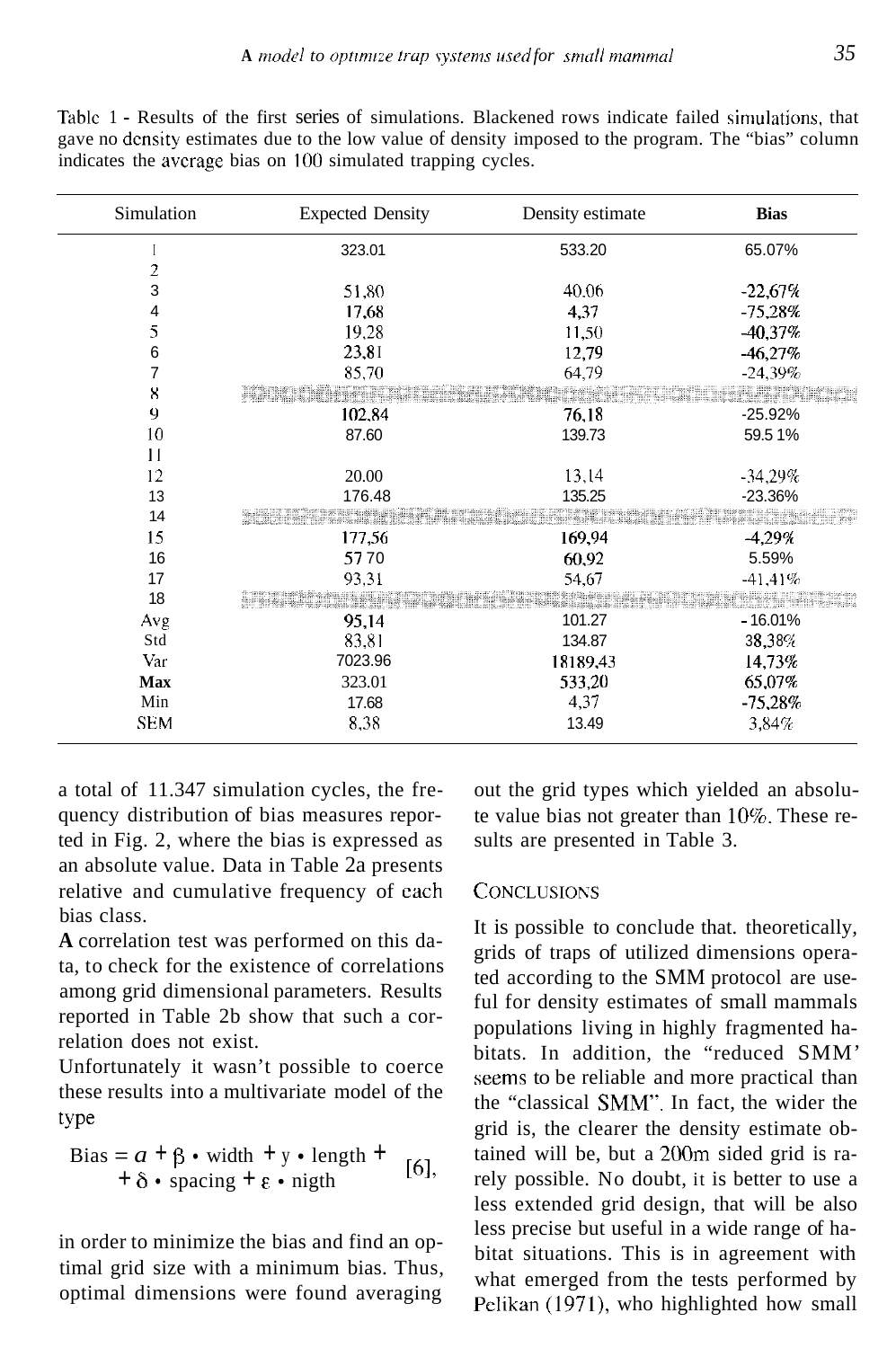| Table 2 - Part a: relative and cumulative frequences    |
|---------------------------------------------------------|
| of each bias class. Part b: correlation matrix for grid |
| parameters (length, width. spacing, nights) and bias.   |

| h            | <b>Relative Frequencies</b> | Cumulative<br>Frequencica |  |
|--------------|-----------------------------|---------------------------|--|
| $0-10%$      | 11.3%                       | 11.3%                     |  |
| $11 - 20%$   | 11.4%                       | 22.7%                     |  |
| $21 - 30\%$  | 10.6%                       | 33.1%                     |  |
| $31 - 40\%$  | 11.4%                       | 44.7%                     |  |
| $41 - 50\%$  | 10.1%                       | 54.8%                     |  |
| 51-60%       | 9.4%                        | 64.2%                     |  |
| 61-70%       | 8.4%                        | 72.6%                     |  |
| 71-80%       | 55%                         | 78,10                     |  |
| 81-90%       | 3.3%                        | 8I.4%                     |  |
| $91 - 100\%$ | 1.2%                        | 82.6%                     |  |
|              |                             |                           |  |

sider in comparison that when censusing highly contactable species, like Ibex or Chamois, the real population density can be underestimated in a range of 10-20% (Tosi and Scherini, 1991).

The possibility of minimizing biases and errors is also important. However it was not possible to find a connection between bias and grid parameters. This suggests that biases do not depend on grid structure but are correlated to other parameters, for instance to the weather and the nature of the trapping site. The proposed "optimal" grid is slightly smaller than the one normally used but seems it still seem efficient. Another impor-

|                  | Width   | Spacing | <b>Nights</b> | Expected density Density estimatr |         | <b>Bias</b> |
|------------------|---------|---------|---------------|-----------------------------------|---------|-------------|
| Length           | $0.6**$ |         |               |                                   |         |             |
| Width            |         |         |               |                                   |         |             |
| Spacing          |         |         | $0.07**$      |                                   |         |             |
| <b>Nights</b>    |         |         |               | -                                 |         |             |
| Expected density |         |         |               |                                   | $0.8**$ | __          |
| Density estimate |         |         |               |                                   |         | $0.4**$     |

\*\*\* =  $(p>0.05)$ 

grids (from 2x2 up to 12x12 traps) yielded similar density estimates, and suggested an 8x8 grid as being optimal. It is worth noting that small mammals population densities calculated for northern Italy arc far less than those presented by Pelikan for northern Europe where densities are higher so that even small grids give reliable results. Plus, a 16% underestimate for animals such as small mammals is quite a good result, if we con-

Table 3 - Average grid parameters, evaluated on grid designs yielding biases in the -10% to 10% range.

|            |       | Length (traps) Width (traps) Spacing (m) Nights |       |       |
|------------|-------|-------------------------------------------------|-------|-------|
| Avg        | 5.7   | 4.7                                             | 8.7   | 6.7   |
| s.d.       | 1.2   | $1.2\,$                                         | 2.9   | 1.8   |
| 95QC.I.    | 0.07  | 0.07                                            | 0.16  | 0.10  |
| <b>SEM</b> | 0.03  | 0.04                                            | 0.08  | 0.05  |
| N          | 11347 | 11347                                           | 11347 | 11347 |

tant factor could be the nature of a trapping point. usually made by only a single trap. The use of at least two traps should eliminate some "trap competition" effects that would lead to mistakes and underestimates in the case of subordinate species  $(e, g, t)$ case of Clethrionomys glareolus and Apodemus sylvaticus).

#### **REFERENCES**

- Cantini, M. and Cameron, E., 1989. Un esempio di uso del supporto informatico per l'elaborazione dei dati ottenuti mediante "Removal Method". Typewrited
- Farmer, D. G. and Rycroft, M. J., 1991. Computer Modelling in the Environmental Sciences. Clarendon Press, Oxford.
- Grodzinski, W., Pucek, Z. and Ryszkowski,